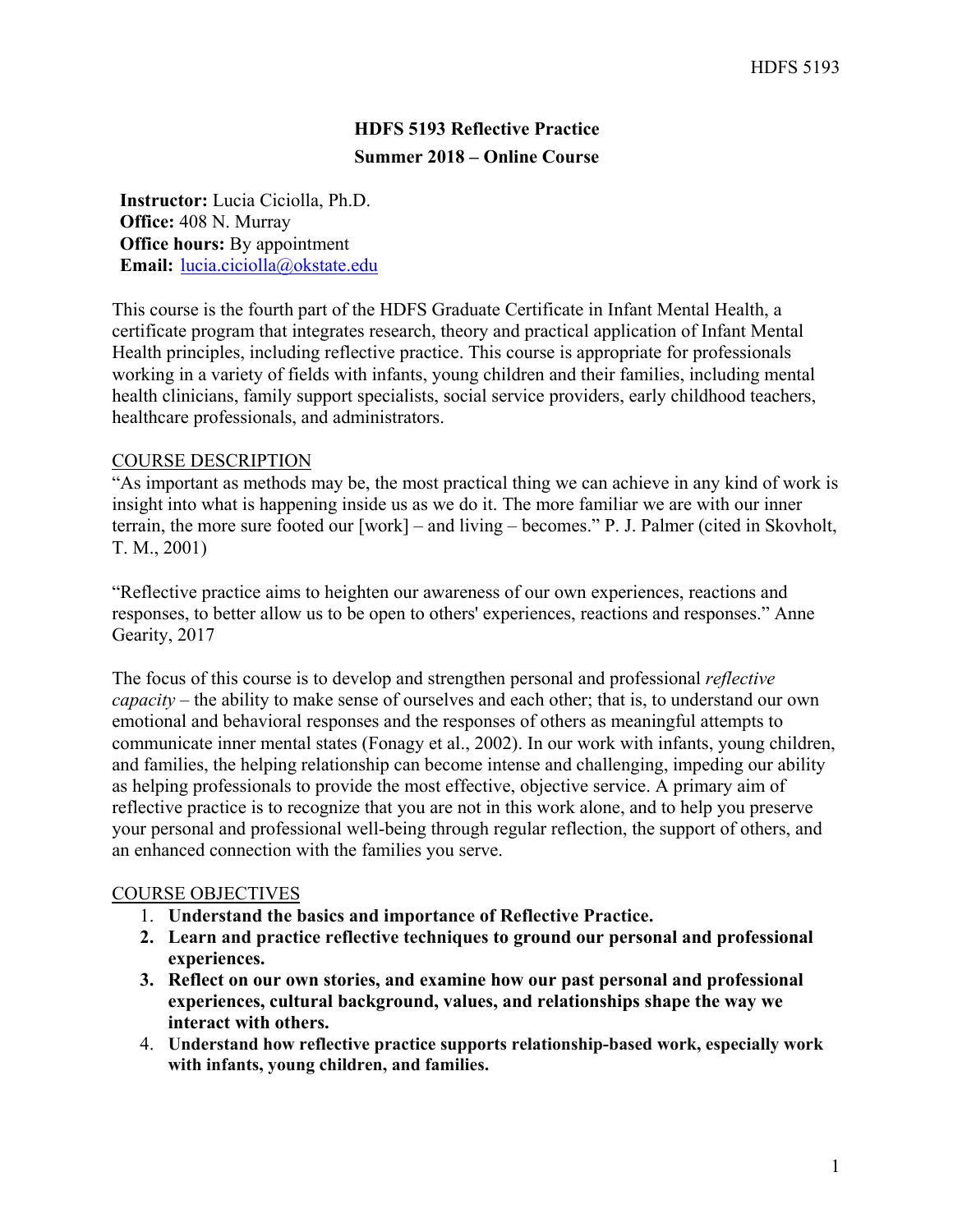## COURSE SCHEDULE

**Summer Schedule:** This course is a 3-credit hour online course condensed from a typical 16 week semester to an 8-week summer session. Thus, the 8 weeks will be intensive and will require you to complete and submit several assignments each week.

## COURSE MATERIAL **Optional Texts (but highly recommended):**

1. Williams, M., & Penman, D. (2012). *Mindfulness: An Eight-Week Plan for Finding Peace in a Frantic World*. New York, NY: Rodale Books.

Associated meditation files found here – **THE LINK IN THE BOOK IS WRONG: <http://franticworld.com/free-meditations-from-mindfulness/>**

- 2. Bailey, B.A. (2000). *I Love You Rituals.* New York, NY: William Morrow Paperbacks.
- **Other materials:** Articles and chapters from other books will be assigned based on the topics covered each week. These will be available on D2L.

### COURSE ACTIVITIES (380 total points)

## **1. Introduction Video (10 points)**

Use Flipgrid to introduce yourself to your classmates. Videos should be approximately 90 seconds in length. In your introduction, please include your name, year in school, and major. Also tell us why you are taking this course and what you hope to get out of it. Videos will be due on **Wednesday at 5pm.** Please watch everyone's introduction videos and get to know your classmates! Our classroom grid can be found here: <https://flipgrid.com/reflect2018> Flipcode: Password: You'll see *Class Intros!* topic listed.

For full credit, you are expected to respond to at least TWO of your classmates' posts by **Wednesday at 5pm**. Ask them questions, comment on something they said that you found interesting, or share something about yourself that relates to their introduction.

### **2. Self-Assessment (pre-test) (20 points)**

Complete the questionnaires on reflective capacity. Questionnaires are posted as quizzes on d2l. Pre-test questionnaires are due on **Wednesday June 13 at 5pm.** Post-test questionnaires are due on **Friday August 3 at 5pm.**

## **3. Content Modules (25 points each)**

There will be **8 content modules** to complete. Each week, the modules will be posted with readings, videos, exercises, case studies, or other content, as well as the assignments for that module.

**Module Assignments.** Assignments will be due by Friday at 5pm each week. Number and type of assignments will vary for each module, but reaction posts will recur almost each week.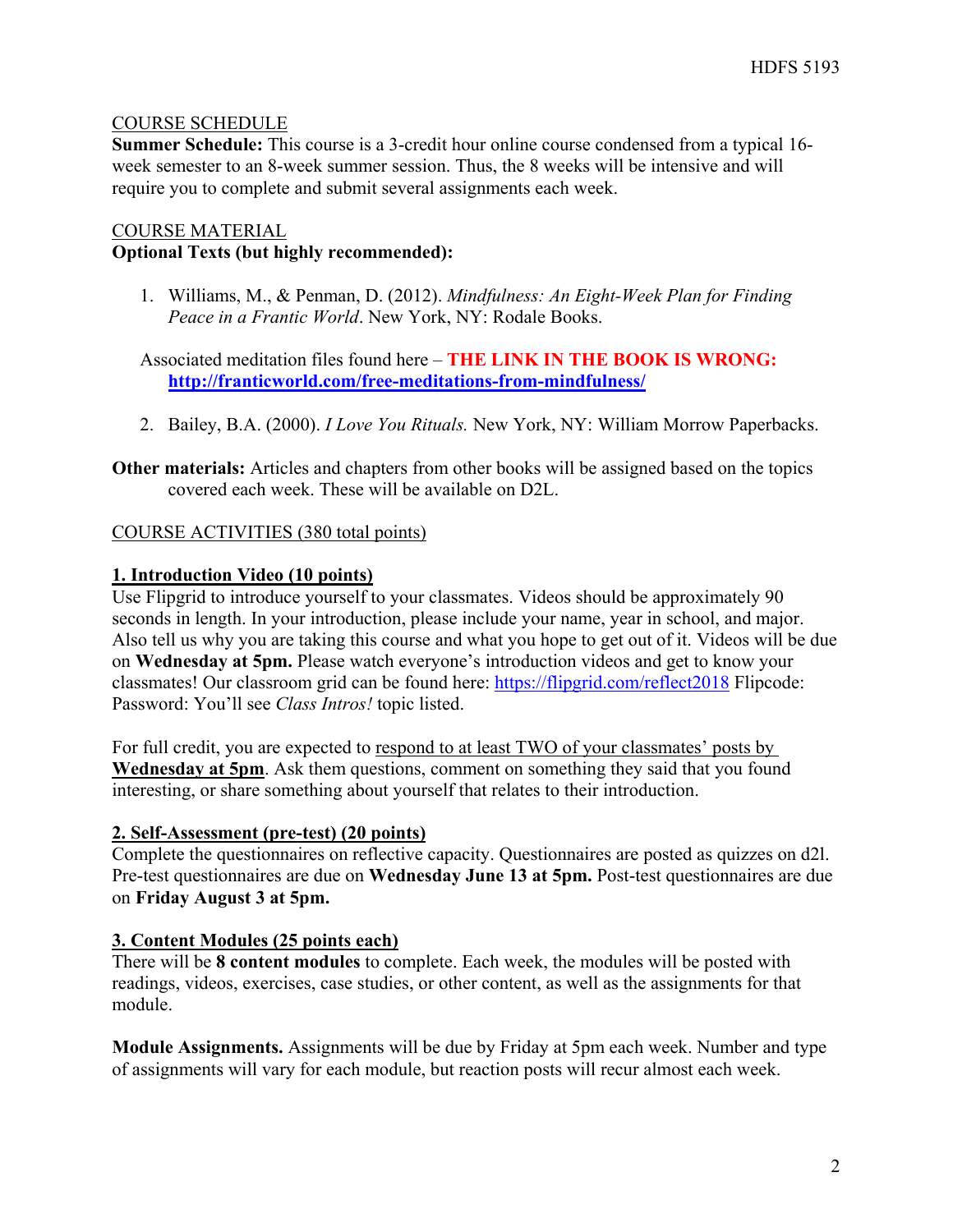• **Reaction Posts** - Each student is required to post a reaction to the **discussion board for each module.** Reactions should address the following prompts at minimum, but can also include additional comments about things you found interesting/meaningful/confusing and why. Prompts:

### **What was the take home message of this module for you? How will this info be useful in your personal or professional life?**

I encourage you to focus your reactions on the personal meanings you take from the content, rather than on summary. **Reaction posts can take one of 2 forms**:

- a. Written post on the discussion board. For each reading module, there will be a discussion board. Create a new thread with your unique post. Written reactions to the readings should be approximately  $\frac{1}{2}$  to 1 page in length, single spaced (minimum 250 words/maximum of 750 words).
- b. Video response posted to the Flipgrid that is linked to the same discussion board. Create a new video post with your reaction to the reading module. Videos should be approximately 3 minutes long (minimum 2 minutes/maximum 5 minutes).

In addition to your unique post, you will also respond to **at least TWO of your classmates' posts by Friday at 5pm**. There is no length requirement for responses, but responses should be thoughtful contributions to discussions that might include additional questions, insights, thoughts, connections to other material, etc. Simply saying "I agree" is not a meaningful contribution and will not receive credit. You can post reactions to classmates in written or video format.

## **3. Reflective Project 1 (75 points)**

Students will pick one of 2 long-term projects to complete by the end of the 8 weeks.

- Read and follow along with the **8-week mindfulness program** by Williams and Penman (2012), *Mindfulness: An Eight-Week Plan for Finding Peace in a Frantic World*. Note that the associated meditation files are found here – THE LINK IN THE BOOK IS WRONG:<http://franticworld.com/free-meditations-from-mindfulness/>
- **Keep a daily reflective journal**. Students are expected to journal daily. Journal entries will not be submitted anywhere, but kept by the student over the course of the summer. Detailed format guide will be provided. The reflective journal entries should include both narrative statements (factual details of your experiences and observations) and reflections on the meanings of these experiences, emotional responses, and ideas for next steps.

**Students will submit weekly updates about their progress with daily reflective practice. Students are encouraged to make brief videos or take photos of themselves or their practice or write down new insights each week, in preparation for creating a video slideshow that will document the evolution of one's personal reflective practice. Slideshows can include video compilations, snippets from the journal with discussion, demonstrations of reflective**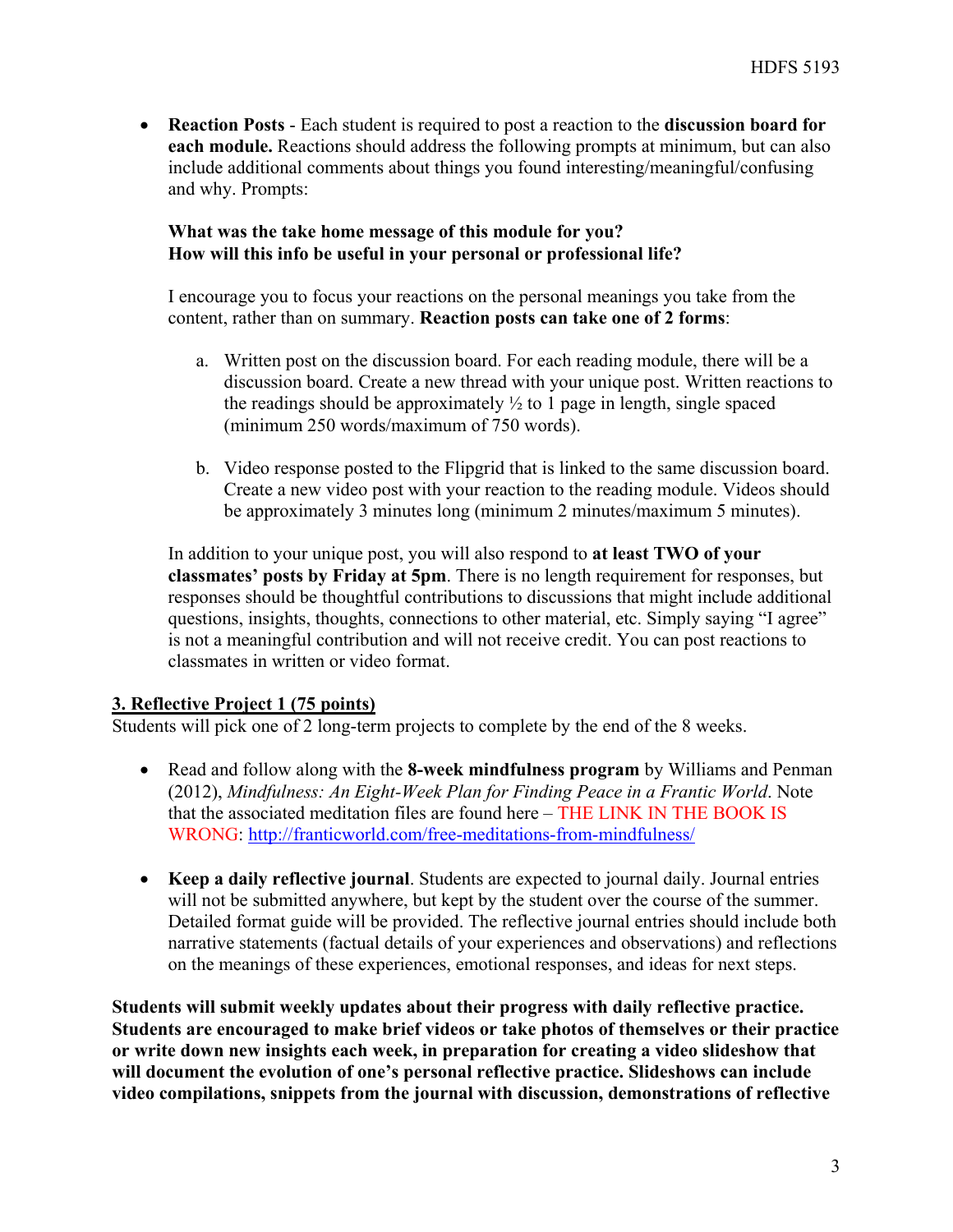**exercises, interviews, reflections on what students learned about themselves and about the experience of engaging in daily reflection.**

#### **4. Reflective Project 2 (75 points)**

Complete a *Working Model of the Child* interview with the parent of an infant or young child under age 5. Students will video record the interview, and submit the videos to the instructor on the d2l dropbox. Following the interview, students are expected to watch the interview and select 2 questions from the interview that stood out to you in terms of how the parent responded. Students should reflect on what these responses suggest about the parents' experience of their child, thoughts about why the parent responded in that way, why it stood out to you, and what it brought to mind initially and after re-watching the interview. Students can choose to write up their reflections (with the parent's transcribed responses included), or create a video presentation of their reflections (with brief clip(s) of parent's response(s) to the questions).

#### **Grading Scale:**

| <b>Point Range Percentage</b> |           | Grade |
|-------------------------------|-----------|-------|
| 342-380                       | 90-100%   | A     |
| 304-341                       | 80-89%    | B     |
| 266-303                       | 70-79%    | C     |
| 228-265                       | 60-69%    | D     |
| < 227                         | ${}<60\%$ | F     |